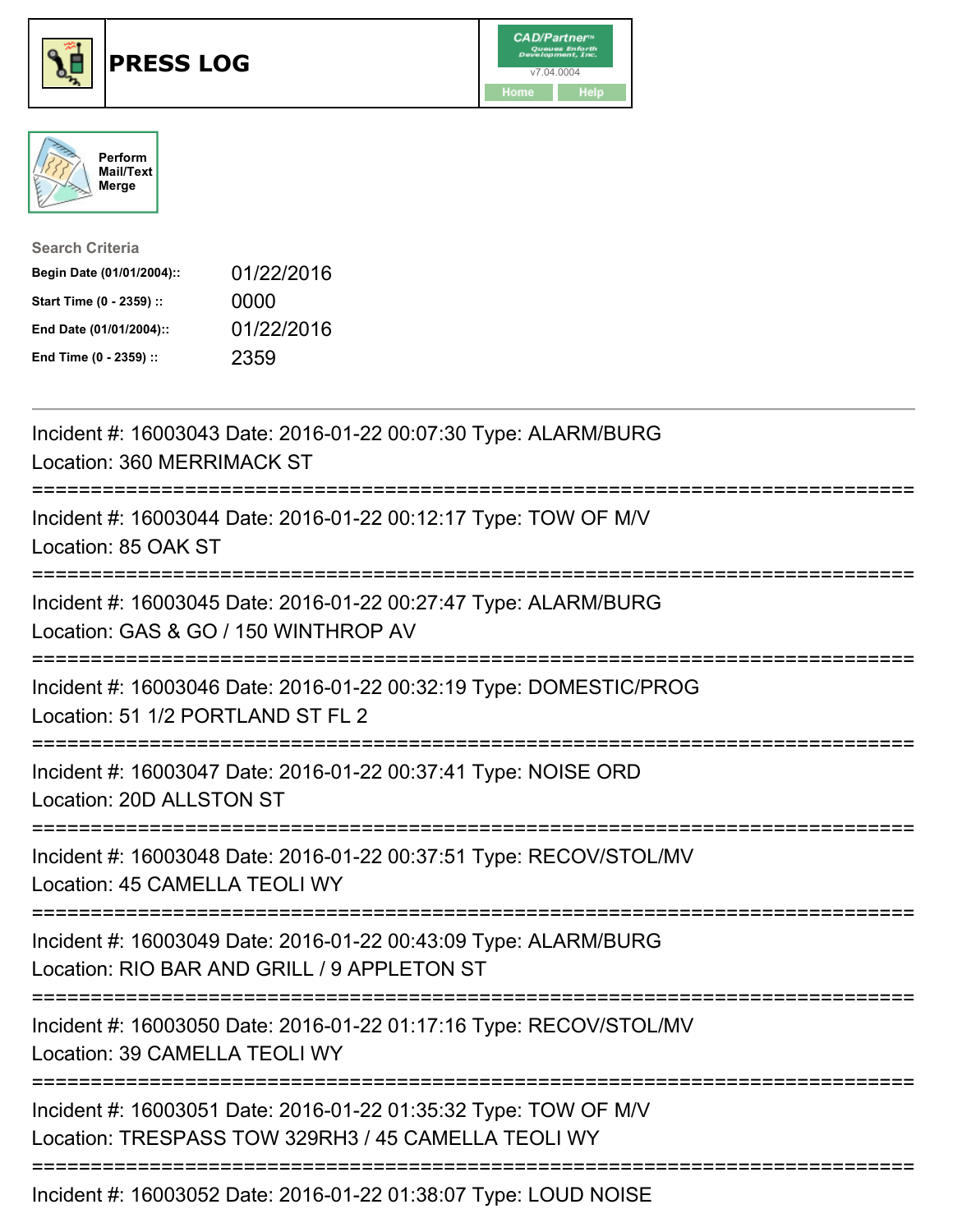Location: 498 HAVERHILL ST =========================================================================== Incident #: 16003053 Date: 2016-01-22 01:44:57 Type: M/V STOP Location: 100 WATER ST =========================================================================== Incident #: 16003054 Date: 2016-01-22 01:51:13 Type: M/V STOP Location: ARLINGTON ST & EXCHANGE ST =========================================================================== Incident #: 16003055 Date: 2016-01-22 01:53:27 Type: M/V STOP Location: AMES ST & LOWELL ST =========================================================================== Incident #: 16003056 Date: 2016-01-22 01:54:08 Type: M/V STOP Location: NORTH PARRISH AND OSGOOD ST =========================================================================== Incident #: 16003057 Date: 2016-01-22 02:06:49 Type: M/V STOP Location: MERRIMAC ST AND PARKER ST =========================================================================== Incident #: 16003058 Date: 2016-01-22 02:24:35 Type: LOUD NOISE Location: 86 BOXFORD ST =========================================================================== Incident #: 16003059 Date: 2016-01-22 02:32:55 Type: M/V STOP Location: LAWRENCE ST & METHUEN ST =========================================================================== Incident #: 16003060 Date: 2016-01-22 02:39:02 Type: M/V STOP Location: SUMMER ST & UNION ST =========================================================================== Incident #: 16003061 Date: 2016-01-22 02:42:14 Type: M/V STOP Location: COMMON ST & UNION ST =========================================================================== Incident #: 16003062 Date: 2016-01-22 02:51:06 Type: TOW OF M/V Location: 220 MERRIMACK ST =========================================================================== Incident #: 16003063 Date: 2016-01-22 02:53:06 Type: TOW OF M/V Location: 96 AMES ST =========================================================================== Incident #: 16003064 Date: 2016-01-22 02:54:04 Type: AUTO ACC/NO PI Location: 2 EMERALD AV =========================================================================== Incident #: 16003065 Date: 2016-01-22 03:08:22 Type: M/V STOP Location: ANDOVER ST & S BROADWAY ===========================================================================

Incident #: 16003067 Date: 2016-01-22 03:16:09 Type: M/V STOP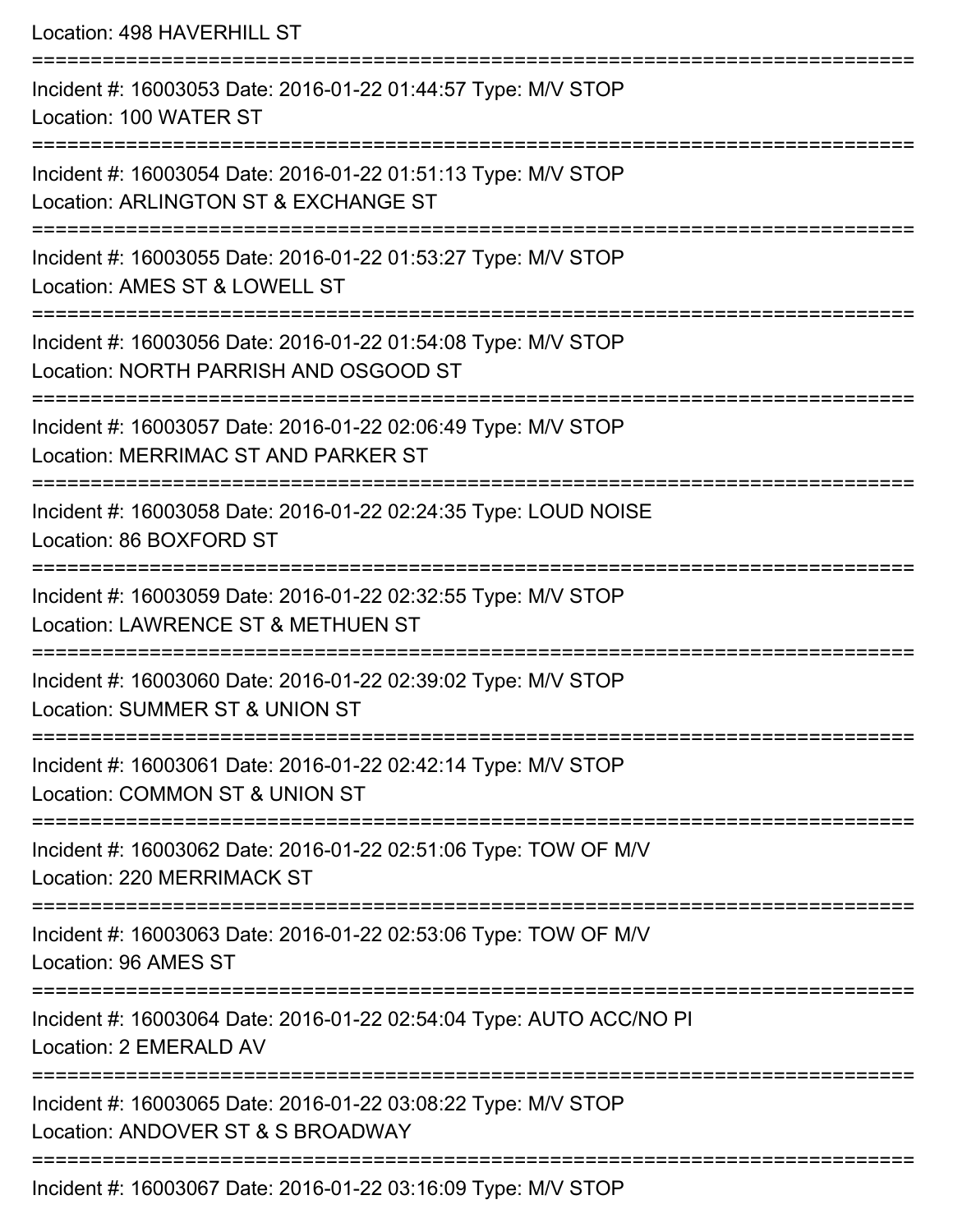| Incident #: 16003066 Date: 2016-01-22 03:19:01 Type: AUTO ACC/UNK PI<br>Location: BOWDOIN ST & DAVIS ST |
|---------------------------------------------------------------------------------------------------------|
| Incident #: 16003068 Date: 2016-01-22 03:29:46 Type: MEDIC SUPPORT<br>Location: 151 BEACON AV #14       |
| Incident #: 16003069 Date: 2016-01-22 03:49:55 Type: MEDIC SUPPORT<br>Location: 198 ESSEX ST #101       |
| Incident #: 16003070 Date: 2016-01-22 03:50:13 Type: ALARMS<br>Location: 39 HAVERHILL ST                |
| Incident #: 16003073 Date: 2016-01-22 07:03:25 Type: SUS PERS/MV<br>Location: 44 FERN ST                |
| Incident #: 16003071 Date: 2016-01-22 07:03:26 Type: WARRANT SERVE<br>Location: 90 LOWELL ST            |
| Incident #: 16003072 Date: 2016-01-22 07:05:58 Type: ALARMS<br>Location: 360 MERRIMACK ST               |
| Incident #: 16003074 Date: 2016-01-22 07:21:22 Type: SUS PERS/MV<br>Location: 33 BROOK ST               |
| Incident #: 16003075 Date: 2016-01-22 07:23:11 Type: AUTO ACC/UNK PI<br>Location: CANAL ST & MARSTON ST |
| Incident #: 16003076 Date: 2016-01-22 07:23:25 Type: PARK & WALK<br>Location: BROADWAY                  |
| Incident #: 16003077 Date: 2016-01-22 07:26:58 Type: HIT & RUN M/V<br><b>Location: ROLLINS ST</b>       |
| Incident #: 16003078 Date: 2016-01-22 07:41:40 Type: RECOV/STOL/MV<br>Location: 39 ALDER ST             |
| Incident #: 16003079 Date: 2016-01-22 07:58:31 Type: WARRANT SERVE<br>Location: 33 BROOK ST             |
| Incident #: 16003080 Date: 2016-01-22 08:00:40 Type: M/V STOP                                           |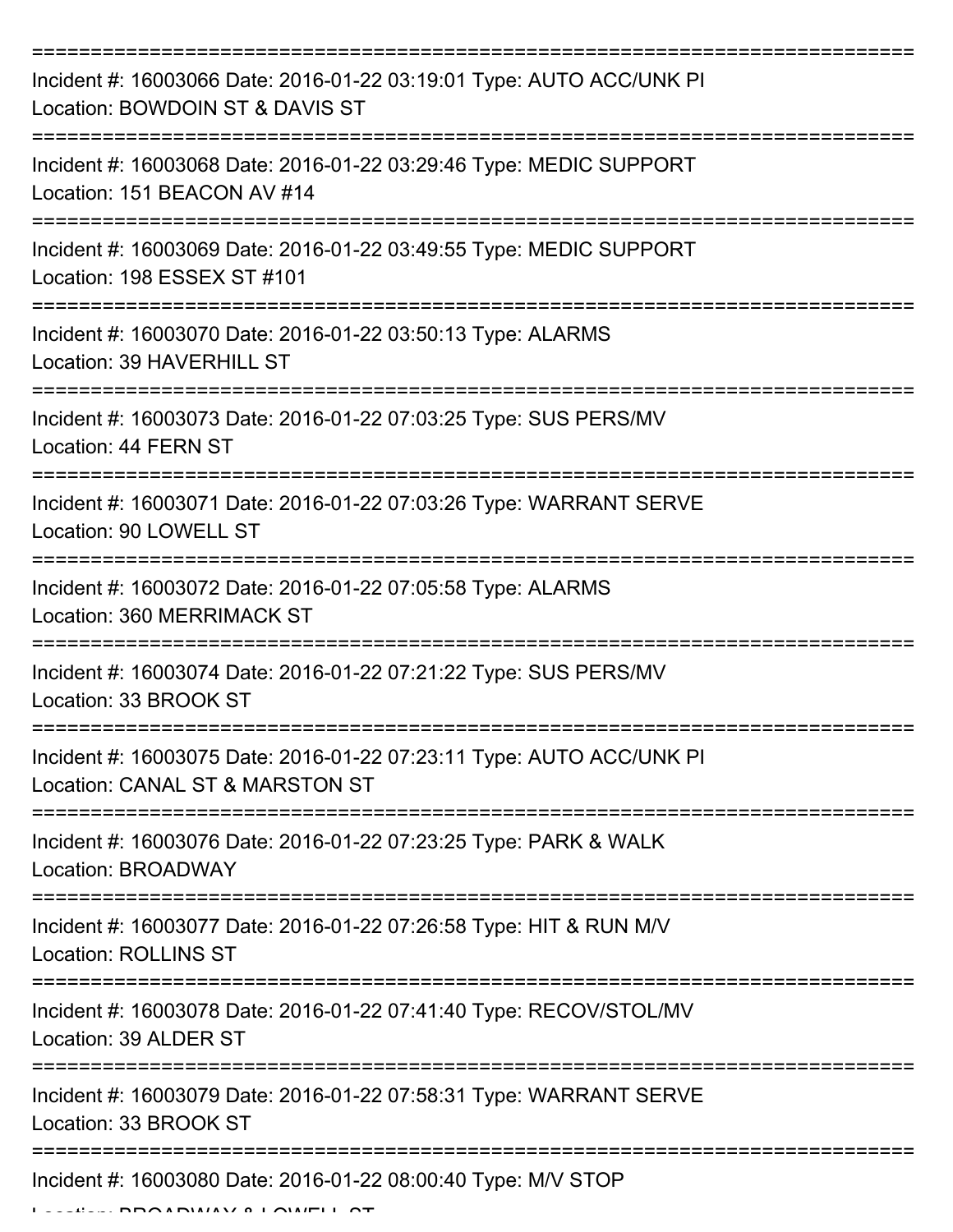| Incident #: 16003082 Date: 2016-01-22 08:05:20 Type: B&E/MV/PAST<br>Location: 160 BERKELEY ST               |
|-------------------------------------------------------------------------------------------------------------|
| Incident #: 16003081 Date: 2016-01-22 08:09:42 Type: CLOSE STREET<br>Location: HAVERHILL ST & UNION ST      |
| Incident #: 16003083 Date: 2016-01-22 08:13:13 Type: CLOSE STREET<br>Location: CANAL ST & HAMPSHIRE ST      |
| Incident #: 16003084 Date: 2016-01-22 08:24:41 Type: CLOSE STREET<br>Location: LEXINGTON ST & PARK ST       |
| Incident #: 16003085 Date: 2016-01-22 08:47:31 Type: B&E/MV/PAST<br>Location: 19 POPLAR ST                  |
| Incident #: 16003086 Date: 2016-01-22 09:17:29 Type: AUTO ACC/PI<br>Location: 501 S BROADWAY                |
| Incident #: 16003088 Date: 2016-01-22 09:18:22 Type: AUTO ACC/PI<br>Location: S BROADWAY & WEARE ST         |
| Incident #: 16003087 Date: 2016-01-22 09:19:58 Type: M/V STOP<br>Location: APPLETON ST & METHUEN ST         |
| Incident #: 16003089 Date: 2016-01-22 09:21:50 Type: SPECIAL CHECK<br>Location: 204 BROADWAY                |
| Incident #: 16003090 Date: 2016-01-22 09:25:37 Type: TOW OF M/V<br>Location: 11 DIAMOND ST                  |
| Incident #: 16003091 Date: 2016-01-22 09:41:44 Type: ALARM/BURG<br>Location: MADD RAG / 453 ESSEX ST        |
| Incident #: 16003092 Date: 2016-01-22 09:44:41 Type: SUS PERS/MV<br><b>Location: 280 MERRIMACK ST</b>       |
| Incident #: 16003093 Date: 2016-01-22 10:08:07 Type: MISSING PERS<br>Location: LEONARD SCHOOL / 60 ALLEN ST |
| Incident #: 16003094 Date: 2016-01-22 10:19:05 Type: DISTURBANCE                                            |

Location: 240 EADNIHAM ST EL 2ND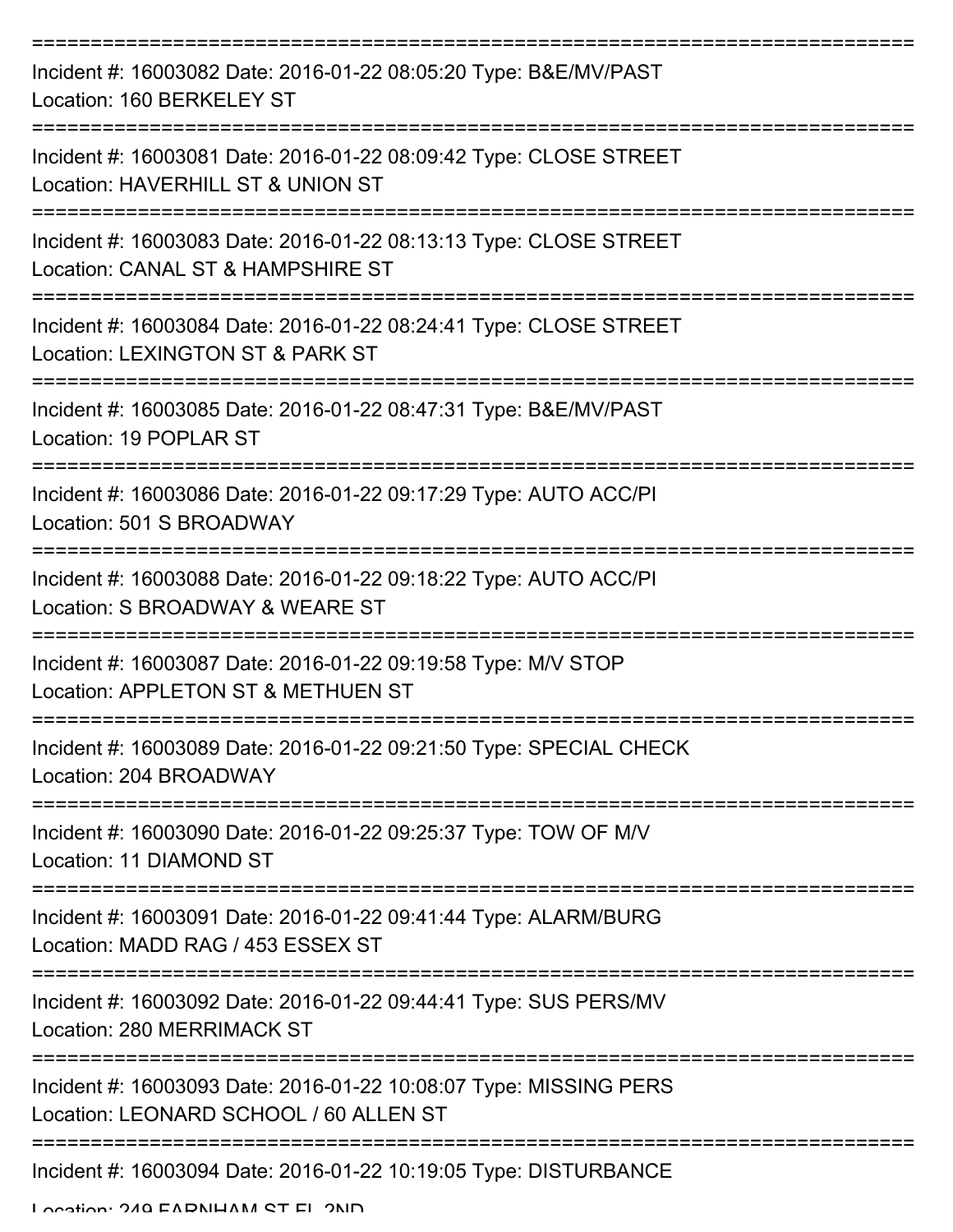| Incident #: 16003095 Date: 2016-01-22 10:21:58 Type: M/V STOP<br>Location: LAWRENCE ST & LOWELL ST                       |
|--------------------------------------------------------------------------------------------------------------------------|
| Incident #: 16003096 Date: 2016-01-22 10:29:25 Type: AUTO ACC/NO PI<br>Location: KENTUCKY FRIED CHICKEN / 490 S UNION ST |
| Incident #: 16003097 Date: 2016-01-22 10:46:12 Type: PARK & WALK<br>Location: BRADFORD ST & BROADWAY                     |
| Incident #: 16003099 Date: 2016-01-22 10:49:54 Type: LARCENY/PAST<br>Location: 700 ESSEX ST                              |
| ----------------<br>Incident #: 16003098 Date: 2016-01-22 10:51:30 Type: INVEST CONT<br>Location: 233 HAMPSHIRE STREET   |
| Incident #: 16003100 Date: 2016-01-22 10:56:44 Type: DRUG VIO<br>Location: 18 BICKNELL TER                               |
| Incident #: 16003101 Date: 2016-01-22 11:02:43 Type: INVEST CONT<br>Location: 90 LOWELL ST                               |
| Incident #: 16003102 Date: 2016-01-22 11:04:04 Type: MEDIC SUPPORT<br>Location: 18 BEACON ST #8                          |
| Incident #: 16003103 Date: 2016-01-22 11:19:32 Type: HIT & RUN M/V<br>Location: 700 ESSEX ST                             |
| Incident #: 16003104 Date: 2016-01-22 11:26:09 Type: ALARM/BURG<br>Location: OASIS DENTAL SOLUTION / 290 MERRIMACK ST    |
| Incident #: 16003105 Date: 2016-01-22 11:29:13 Type: M/V STOP<br>Location: BROADWAY & LOWELL ST                          |
| Incident #: 16003106 Date: 2016-01-22 11:33:48 Type: MEDIC SUPPORT<br>Location: 255 E HAVERHILL ST                       |
| Incident #: 16003107 Date: 2016-01-22 11:55:43 Type: GENERAL SERV<br>Location: LAWRENCE HIGH SCHOOL / 71 N PARISH RD     |
| Incident #: 16003108 Date: 2016-01-22 12:05:03 Type: AUTO ACC/UNK PI<br>Location: COMMONWEALTH DR & MARSTON ST           |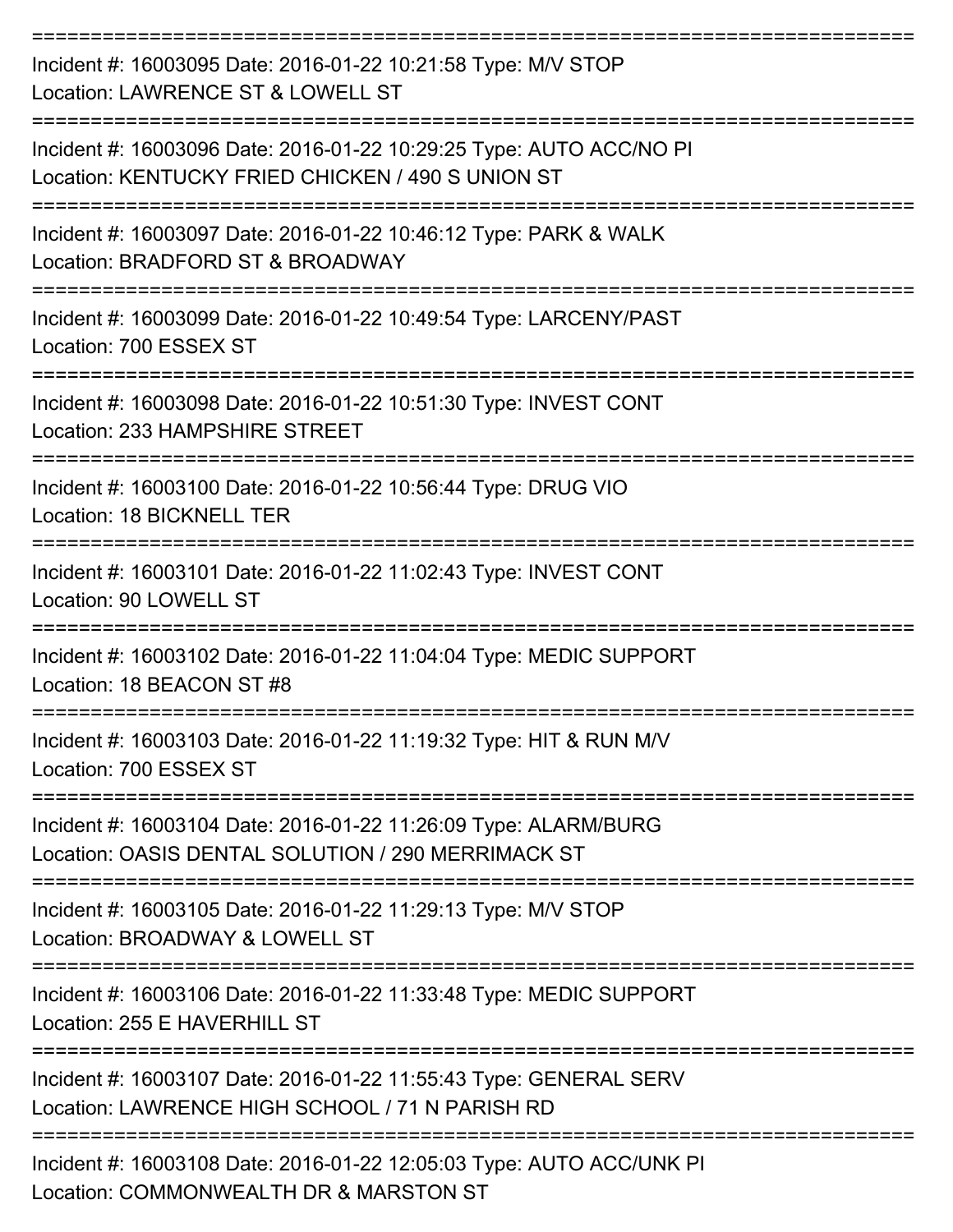| Incident #: 16003109 Date: 2016-01-22 12:13:58 Type: FRAUD<br>Location: 19 KATHERINE ST                                                       |
|-----------------------------------------------------------------------------------------------------------------------------------------------|
| Incident #: 16003110 Date: 2016-01-22 12:15:46 Type: MAL DAMAGE<br>Location: 15 UNION ST                                                      |
| :=====================================<br>Incident #: 16003111 Date: 2016-01-22 12:25:29 Type: MEDIC SUPPORT<br>Location: 32 LAWRENCE ST #15A |
| Incident #: 16003112 Date: 2016-01-22 12:28:35 Type: TOW OF M/V<br>Location: 39 ALMA ST<br>:====================================              |
| Incident #: 16003113 Date: 2016-01-22 12:41:12 Type: SHOPLIFTING<br>Location: MARSHALLS / 73 WINTHROP AVE                                     |
| Incident #: 16003114 Date: 2016-01-22 12:47:42 Type: MV/BLOCKING<br>Location: 397 METHUEN ST                                                  |
| Incident #: 16003115 Date: 2016-01-22 12:54:04 Type: AUTO ACC/NO PI<br>Location: SAL'S RESTURANT / 354 MERRIMACK ST                           |
| Incident #: 16003117 Date: 2016-01-22 13:07:38 Type: M/V STOP<br>Location: 360 MT VERNON ST                                                   |
| Incident #: 16003116 Date: 2016-01-22 13:09:00 Type: MISSING PERS<br>Location: 90 LOWELL ST                                                   |
| Incident #: 16003118 Date: 2016-01-22 13:09:51 Type: ANIMAL COMPL<br>Location: 2 HAMLET ST                                                    |
| Incident #: 16003119 Date: 2016-01-22 13:22:28 Type: ALARM/BURG<br><b>Location: 280 MERRIMACK ST</b>                                          |
| Incident #: 16003120 Date: 2016-01-22 13:34:21 Type: M/V STOP<br>Location: 36 SOUTH ST                                                        |
| Incident #: 16003121 Date: 2016-01-22 13:36:18 Type: MEDIC SUPPORT<br>Location: 231 JACKSON ST                                                |
| Incident #: 16003122 Date: 2016-01-22 13:38:42 Type: M/V STOP<br>Location: MARKET ST & S UNION ST                                             |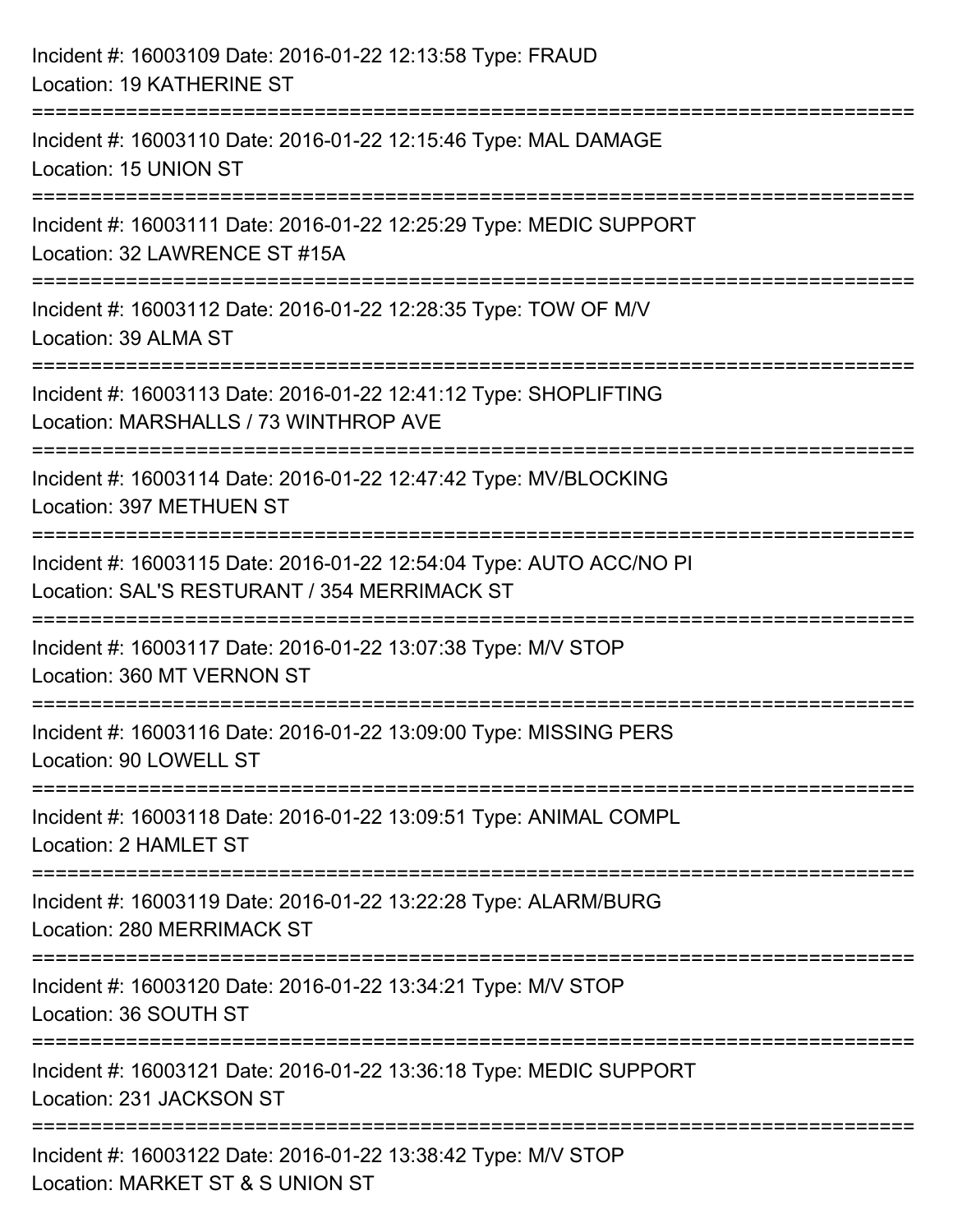| Incident #: 16003123 Date: 2016-01-22 13:39:24 Type: M/V STOP<br><b>Location: MT VERNON CIR</b>                                                 |
|-------------------------------------------------------------------------------------------------------------------------------------------------|
| Incident #: 16003124 Date: 2016-01-22 13:41:44 Type: M/V STOP<br>Location: DOYLE ST & WATER ST                                                  |
| Incident #: 16003125 Date: 2016-01-22 13:47:20 Type: LIC PLATE STO<br>Location: 57 LEXINGTON ST                                                 |
| Incident #: 16003126 Date: 2016-01-22 13:59:47 Type: HIT & RUN M/V<br>Location: 125 BOWDOIN ST                                                  |
| Incident #: 16003127 Date: 2016-01-22 14:00:48 Type: STOL/MV/PR<br>Location: 19 BENNETT ST                                                      |
| Incident #: 16003128 Date: 2016-01-22 14:01:33 Type: LARCENY/PAST<br>Location: 100 RESERVOIR ST                                                 |
| Incident #: 16003129 Date: 2016-01-22 14:04:03 Type: MEDIC SUPPORT<br>Location: 81 LYNN ST #1 FL BASEMT                                         |
| Incident #: 16003130 Date: 2016-01-22 14:07:45 Type: AUTO ACC/UNK PI<br>Location: CANAL ST & UNION ST                                           |
| Incident #: 16003131 Date: 2016-01-22 14:11:00 Type: MEDIC SUPPORT<br>Location: 360 MERRIMACK ST #BLDG9/H                                       |
| Incident #: 16003132 Date: 2016-01-22 14:28:52 Type: INVESTIGATION<br>Location: 90 LOWELL ST                                                    |
| Incident #: 16003133 Date: 2016-01-22 14:43:49 Type: TOW OF M/V<br>Location: COMMONWEALTH MOTOR CHEVY / 1 COMMONWEALTH DR                       |
| Incident #: 16003134 Date: 2016-01-22 14:49:17 Type: INVESTIGATION<br>Location: LEONARD SCHOOL / 60 ALLEN ST<br>=============================== |
| Incident #: 16003135 Date: 2016-01-22 14:53:58 Type: ALARM/BURG<br>Location: LAW GRILL / 2 AMESBURY ST                                          |
| Incident #: 16003136 Date: 2016-01-22 15:04:36 Type: 209A/SERVE<br>Location: 279 PROSPECT ST                                                    |

===========================================================================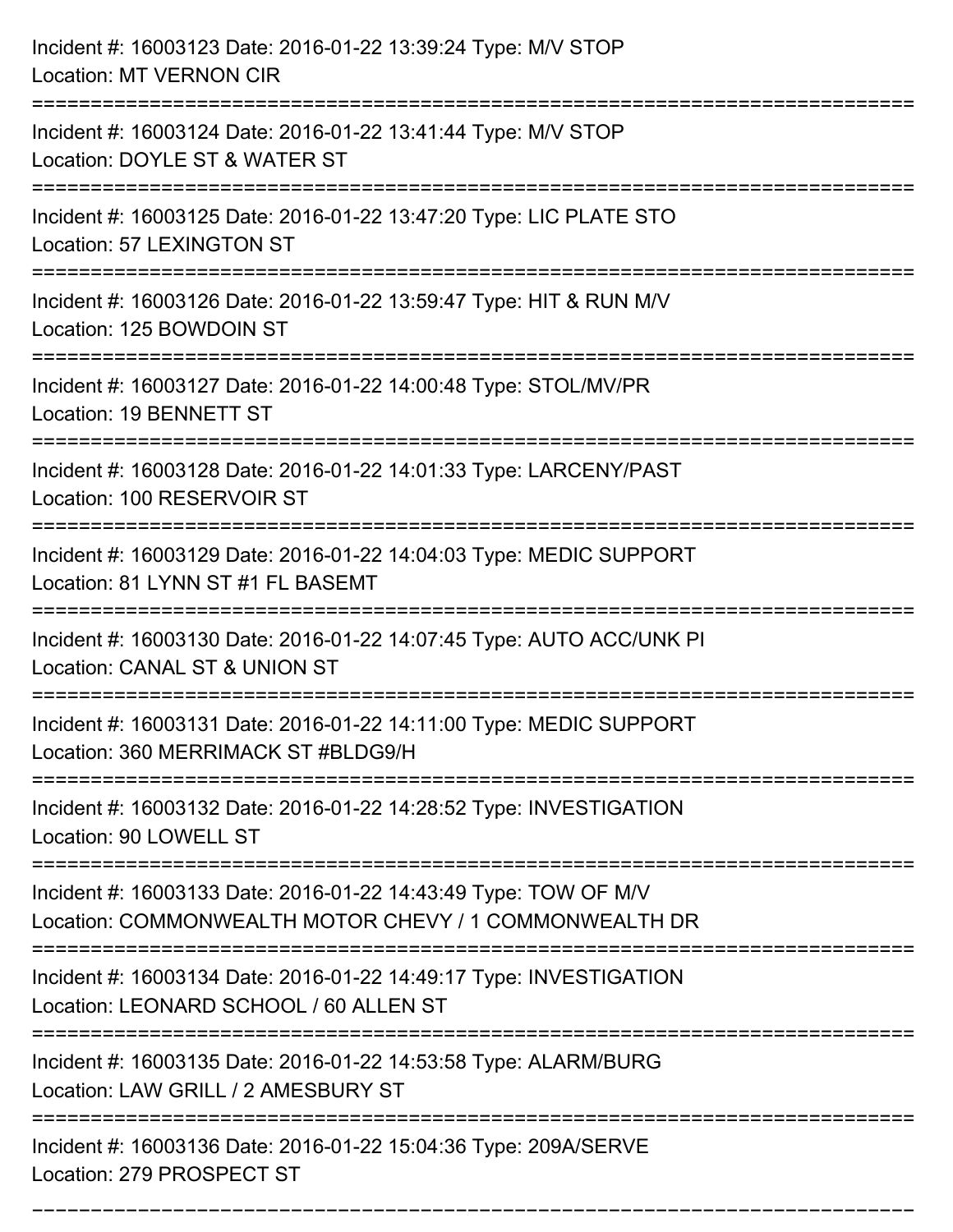| Incident #: 16003137 Date: 2016-01-22 15:06:08 Type: SHOPLIFTING<br>Location: 77 WINTHROP AV                                                          |
|-------------------------------------------------------------------------------------------------------------------------------------------------------|
| ====================================<br>Incident #: 16003138 Date: 2016-01-22 15:08:12 Type: INVEST CONT<br>Location: 448 LOWELL ST<br>-------------- |
| Incident #: 16003139 Date: 2016-01-22 15:15:06 Type: 209A/SERVE<br>Location: 279 PARK ST                                                              |
| Incident #: 16003140 Date: 2016-01-22 15:24:33 Type: M/V STOP<br>Location: 197 MT VERNON ST                                                           |
| Incident #: 16003141 Date: 2016-01-22 15:25:26 Type: ALARM/BURG<br>Location: LAWRENCE FLEA MARKET / 468 CANAL ST                                      |
| Incident #: 16003142 Date: 2016-01-22 15:30:46 Type: AUTO ACC/NO PI<br>Location: BUTLER ST & MARGIN ST<br>-------------------------                   |
| Incident #: 16003143 Date: 2016-01-22 15:31:19 Type: 209A/SERVE<br>Location: 194 LAWRENCE ST                                                          |
| Incident #: 16003144 Date: 2016-01-22 16:00:20 Type: LARCENY/MV/PAST<br>Location: COMMON ST & ESSEX ST                                                |
| Incident #: 16003145 Date: 2016-01-22 16:00:31 Type: DRUG VIO<br>Location: MCDONALDS / 599 ANDOVER ST                                                 |
| Incident #: 16003146 Date: 2016-01-22 16:00:59 Type: M/V STOP<br>Location: 4 MELVIN STREET                                                            |
| Incident #: 16003148 Date: 2016-01-22 16:04:17 Type: LOUD NOISE<br>Location: 14 AMES ST                                                               |
| Incident #: 16003147 Date: 2016-01-22 16:04:24 Type: 209A/SERVE<br>Location: 145 BEACON ST                                                            |
| Incident #: 16003149 Date: 2016-01-22 16:06:06 Type: 209A/SERVE<br>Location: 112 MARSTON ST #110                                                      |
| Incident #: 16003150 Date: 2016-01-22 16:08:37 Type: DRUG VIO<br>Location: MCDONALDS / 50 BROADWAY                                                    |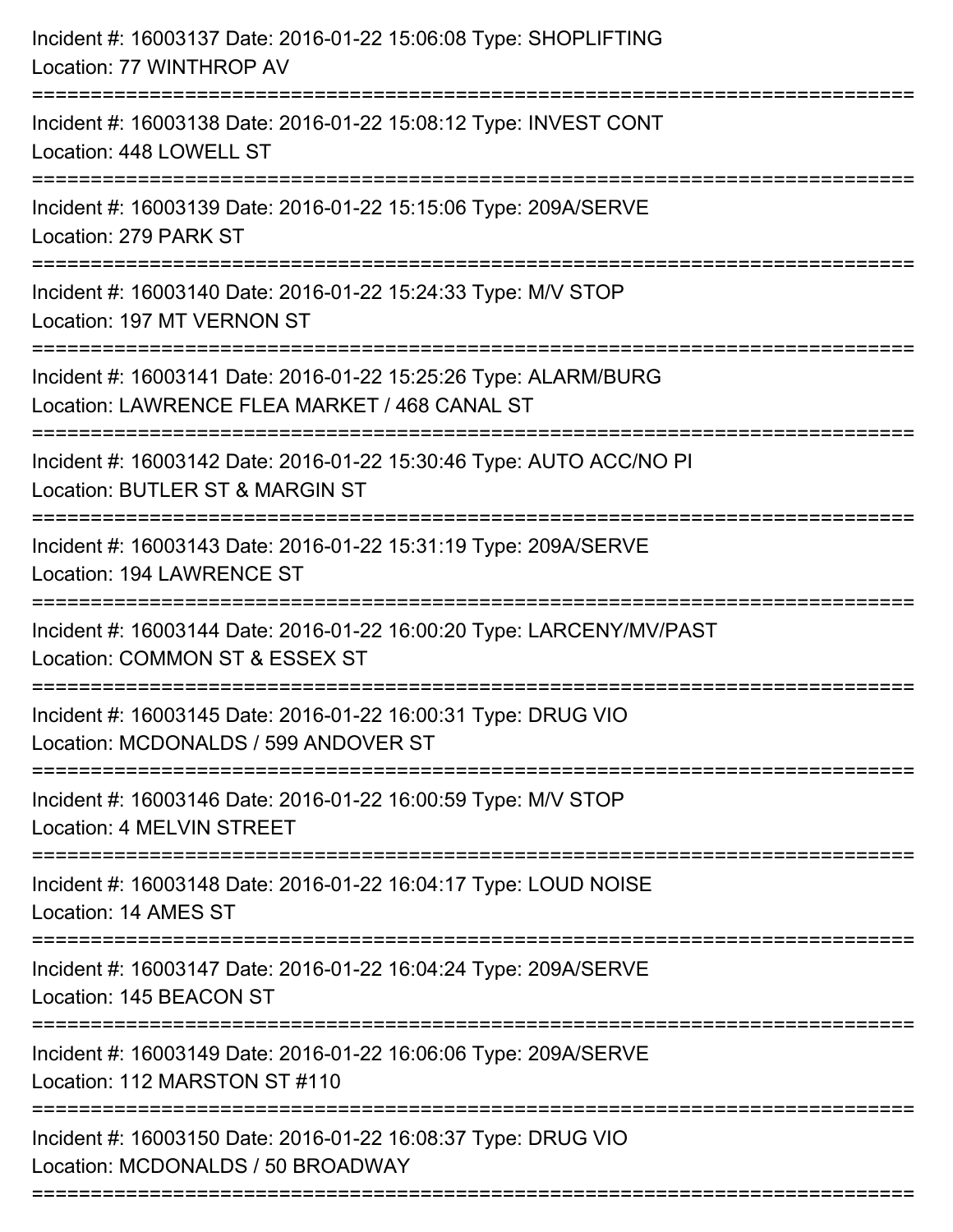|  | Location: COMMON ST |  |
|--|---------------------|--|
|--|---------------------|--|

| Incident #: 16003152 Date: 2016-01-22 16:12:23 Type: INVESTIGATION<br><b>Location: ORCHARD ST</b>                       |
|-------------------------------------------------------------------------------------------------------------------------|
| Incident #: 16003153 Date: 2016-01-22 16:32:02 Type: SUS PERS/MV<br>Location: DURANT ST & WILMOT ST                     |
| Incident #: 16003154 Date: 2016-01-22 16:34:37 Type: AUTO ACC/NO PI<br>Location: ESSEX ST & JACKSON ST                  |
| Incident #: 16003155 Date: 2016-01-22 16:35:09 Type: 209A/SERVE<br>Location: 194 LAWRENCE ST #1                         |
| Incident #: 16003156 Date: 2016-01-22 16:38:22 Type: AUTO ACC/NO PI<br>Location: LA PLUME & SONS PRINTING / 1 FARLEY ST |
| Incident #: 16003157 Date: 2016-01-22 16:39:22 Type: MV/BLOCKING<br>Location: 16 ORCHARD ST                             |
| Incident #: 16003158 Date: 2016-01-22 16:46:10 Type: CK WELL BEING<br>Location: 71 ARLINGTON ST #7                      |
| Incident #: 16003159 Date: 2016-01-22 16:51:03 Type: MAL DAMG PROG<br>Location: 227 PARK ST #1                          |
| Incident #: 16003160 Date: 2016-01-22 16:55:15 Type: MISSING PERS<br>Location: 126 MAPLE ST                             |
| Incident #: 16003161 Date: 2016-01-22 17:07:01 Type: AUTO ACC/UNK PI<br>Location: BROADWAY & MANCHESTER ST              |
| Incident #: 16003162 Date: 2016-01-22 17:10:12 Type: CK WELL BEING<br>Location: 77 S UNION ST #5 FL 3                   |
| Incident #: 16003164 Date: 2016-01-22 17:16:02 Type: KEEP PEACE<br>Location: 8 INMAN ST                                 |
| Incident #: 16003163 Date: 2016-01-22 17:16:14 Type: WOMAN DOWN<br>Location: CITY HALL / 200 COMMON ST                  |
|                                                                                                                         |

Incident #: 16003165 Date: 2016 01 22 17:27:01 Type: HARASSMENT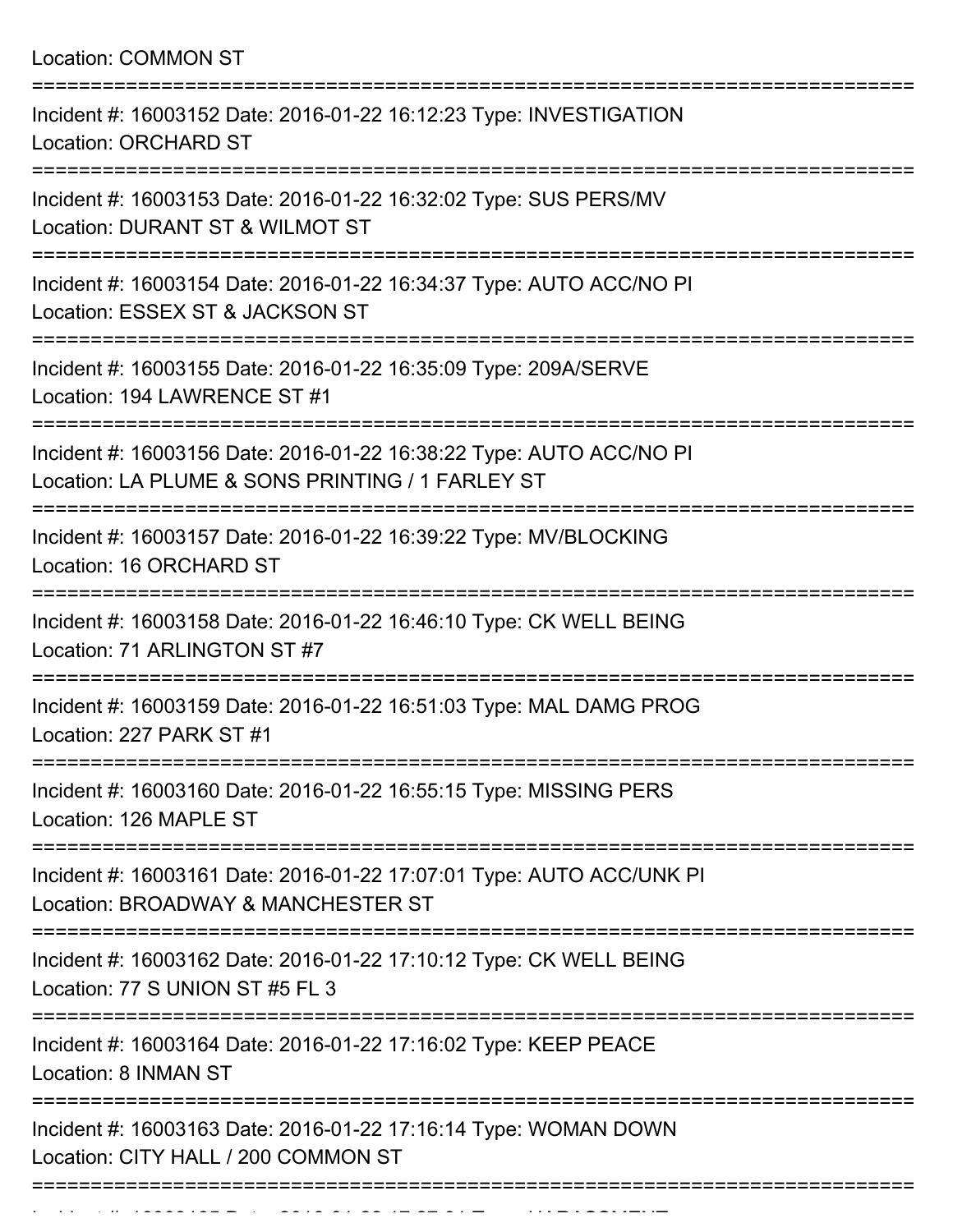=========================================================================== Incident #: 16003167 Date: 2016-01-22 17:47:49 Type: M/V STOP =========================================================================== Incident #: 16003168 Date: 2016-01-22 17:57:26 Type: SUS PERS/MV Location: 2 INMAN ST FL 3 =========================================================================== Incident #: 16003169 Date: 2016-01-22 18:07:38 Type: KEEP PEACE Location: 90 JACKSON ST =========================================================================== Incident #: 16003171 Date: 2016-01-22 18:15:25 Type: KEEP PEACE Location: 20 SCHOOL ST =========================================================================== Incident #: 16003170 Date: 2016-01-22 18:17:15 Type: M/V STOP Location: ANDOVER ST & STATE ST =========================================================================== Incident #: 16003172 Date: 2016-01-22 18:21:41 Type: M/V STOP Location: DORCHESTER ST & WINTHROP AV =========================================================================== Incident #: 16003174 Date: 2016-01-22 18:35:49 Type: M/V STOP Location: MARKET ST & PARKER ST =========================================================================== Incident #: 16003173 Date: 2016-01-22 18:35:50 Type: MAL DAMAGE Location: 33 JEFFERSON ST =========================================================================== Incident #: 16003175 Date: 2016-01-22 18:37:02 Type: M/V STOP Location: E HAVERHILL ST & THORNTON ST =========================================================================== Incident #: 16003177 Date: 2016-01-22 18:38:33 Type: M/V STOP Location: CHESTER ST & S BROADWAY =========================================================================== Incident #: 16003176 Date: 2016-01-22 18:38:37 Type: B&E/PROG Location: 36 BERKELEY ST #REAR FL 1 =========================================================================== Incident #: 16003178 Date: 2016-01-22 18:47:13 Type: M/V STOP Location: S UNION ST & WINTHROP AV =============================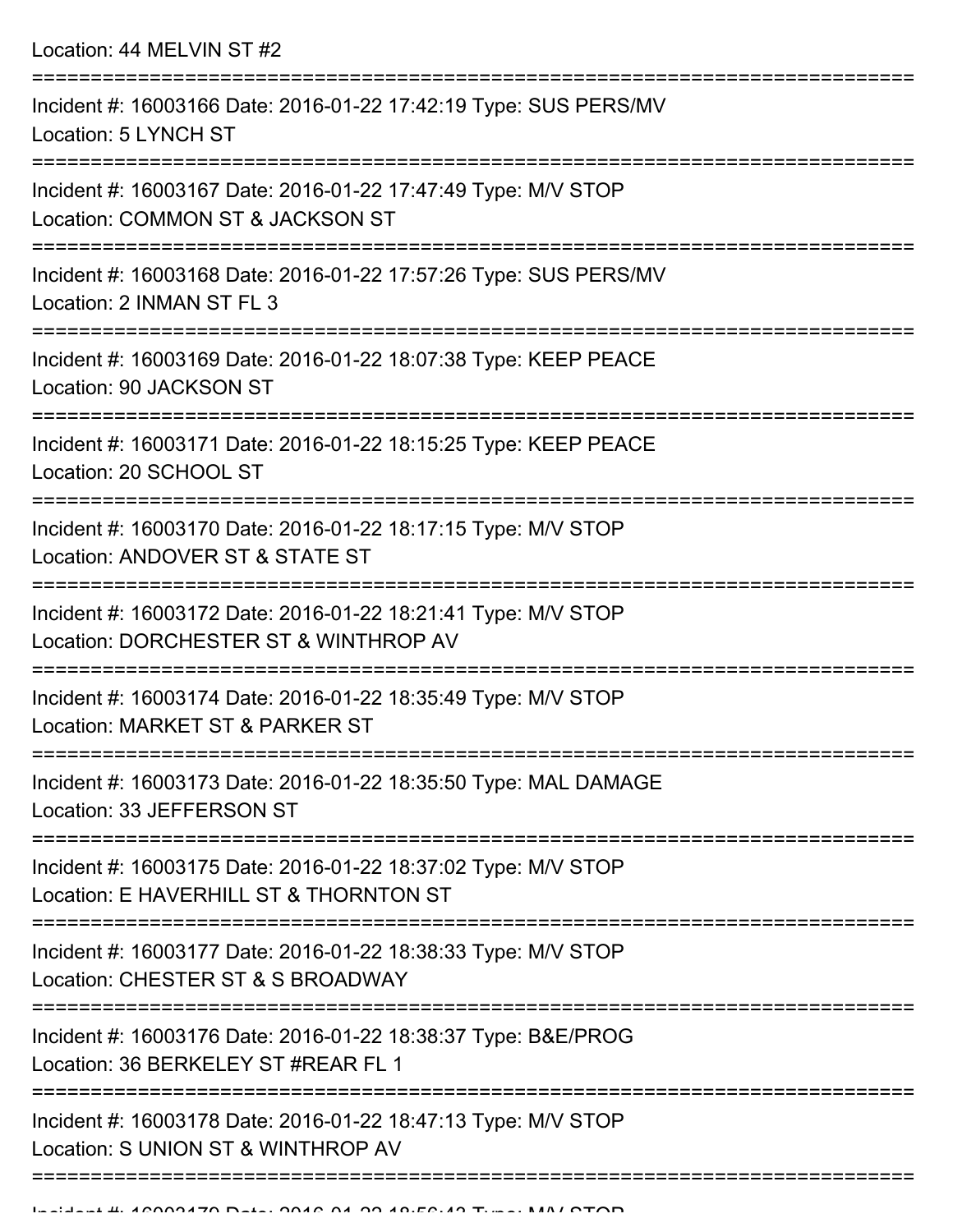| Location: EXETER ST & WINTHROP AV                                                                                                                      |
|--------------------------------------------------------------------------------------------------------------------------------------------------------|
| Incident #: 16003180 Date: 2016-01-22 19:00:07 Type: M/V STOP<br>Location: LAWRENCE ST & MYRTLE ST                                                     |
| :=======================<br>Incident #: 16003181 Date: 2016-01-22 19:11:43 Type: ALARM/BURG<br>Location: CUBE SMART / 51 S CANAL ST                    |
| Incident #: 16003182 Date: 2016-01-22 19:16:08 Type: NOISE ORD<br>Location: 45 BROADWAY #510 FL 5                                                      |
| Incident #: 16003183 Date: 2016-01-22 19:25:38 Type: M/V STOP<br>Location: BROADWAY & TREMONT ST                                                       |
| Incident #: 16003184 Date: 2016-01-22 19:37:19 Type: M/V STOP<br>Location: BROADWAY & HAVERHILL ST                                                     |
| Incident #: 16003185 Date: 2016-01-22 19:57:43 Type: M/V STOP<br>Location: CRESCENT ST & HIGHGATE ST                                                   |
| Incident #: 16003186 Date: 2016-01-22 19:59:18 Type: A&B PAST<br>Location: 387 HAMPSHIRE ST FL 2                                                       |
| =====================================<br>Incident #: 16003187 Date: 2016-01-22 20:07:23 Type: SUS PERS/MV<br>Location: WINTHROP AV                     |
| Incident #: 16003188 Date: 2016-01-22 20:19:06 Type: AUTO ACC/UNK PI<br>Location: ANDOVER ST & S BROADWAY                                              |
| Incident #: 16003189 Date: 2016-01-22 20:19:49 Type: AUTO ACC/PI<br>Location: ANDOVER ST & S BROADWAY                                                  |
| Incident #: 16003190 Date: 2016-01-22 20:21:00 Type: M/V STOP<br>Location: CANAL ST & HAMPSHIRE ST                                                     |
| :==================<br>Incident #: 16003191 Date: 2016-01-22 20:23:19 Type: ALARM/BURG<br>Location: RESD; JAHAIRA ROSA 978-258-8599 / 14 N BOYLSTON ST |
| Incident #: 16003192 Date: 2016-01-22 20:24:24 Type: NOTIFICATION<br>Location: 127 HAVERHILL ST #4                                                     |
|                                                                                                                                                        |

Incident #: 16003193 Date: 2016-01-22 20:25:51 Type: M/V STOP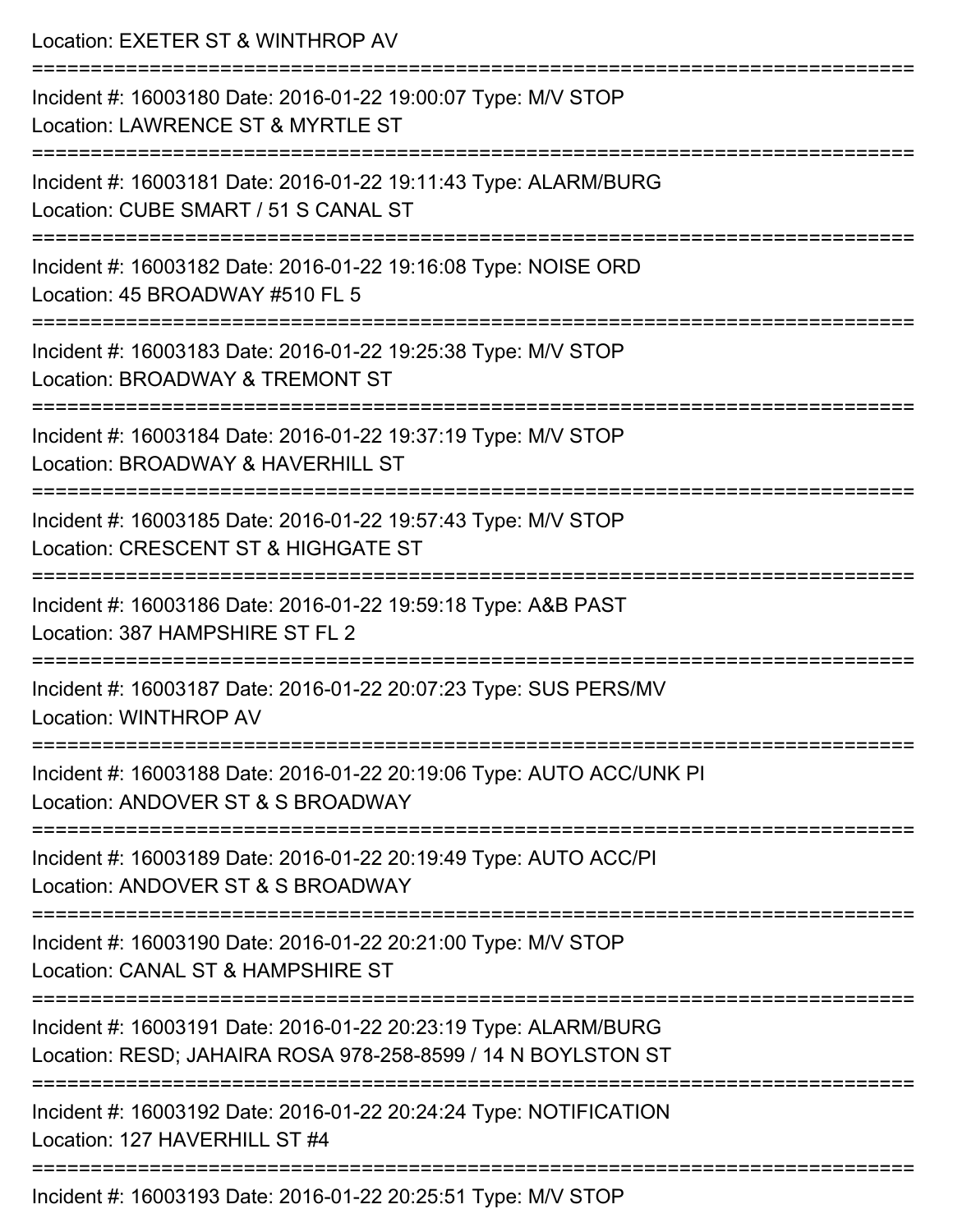| Incident #: 16003194 Date: 2016-01-22 20:26:21 Type: NOTIFICATION<br>Location: 30 MYRTLE CT #303            |
|-------------------------------------------------------------------------------------------------------------|
| Incident #: 16003195 Date: 2016-01-22 20:26:58 Type: UNWANTEDGUEST<br>Location: 35 EASTON ST                |
| Incident #: 16003196 Date: 2016-01-22 20:28:05 Type: M/V STOP<br>Location: GILBERT ST & S BROADWAY          |
| Incident #: 16003197 Date: 2016-01-22 20:32:16 Type: TRESPASSING<br>Location: SUPER LIQUORS / 35 S BROADWAY |
| Incident #: 16003198 Date: 2016-01-22 20:46:26 Type: M/V STOP<br>Location: JAMAICA ST & S UNION ST          |
| Incident #: 16003199 Date: 2016-01-22 20:50:55 Type: M/V STOP<br><b>Location: ANDOVER ST</b>                |
| Incident #: 16003200 Date: 2016-01-22 20:52:54 Type: NEIGHBOR PROB<br>Location: 169 HAVERHILL ST #7         |
| Incident #: 16003201 Date: 2016-01-22 21:04:32 Type: M/V STOP<br>Location: GROTON ST & S BROADWAY           |
| Incident #: 16003202 Date: 2016-01-22 21:06:07 Type: MISSING PERS<br>Location: 61 ARLINGTON TER             |
| Incident #: 16003203 Date: 2016-01-22 21:26:21 Type: M/V STOP<br>Location: CARVER ST & SALEM ST             |
| Incident #: 16003204 Date: 2016-01-22 21:29:30 Type: KEEP PEACE<br>Location: 36 OSGOOD ST                   |
| Incident #: 16003205 Date: 2016-01-22 21:51:43 Type: M/V STOP<br><b>Location: FALLS BRIDGE</b>              |
| Incident #: 16003206 Date: 2016-01-22 21:57:34 Type: M/V STOP<br>Location: 34 WEARE ST                      |
| Incident #: 16003207 Date: 2016-01-22 21:58:34 Type: ALARM/BURG                                             |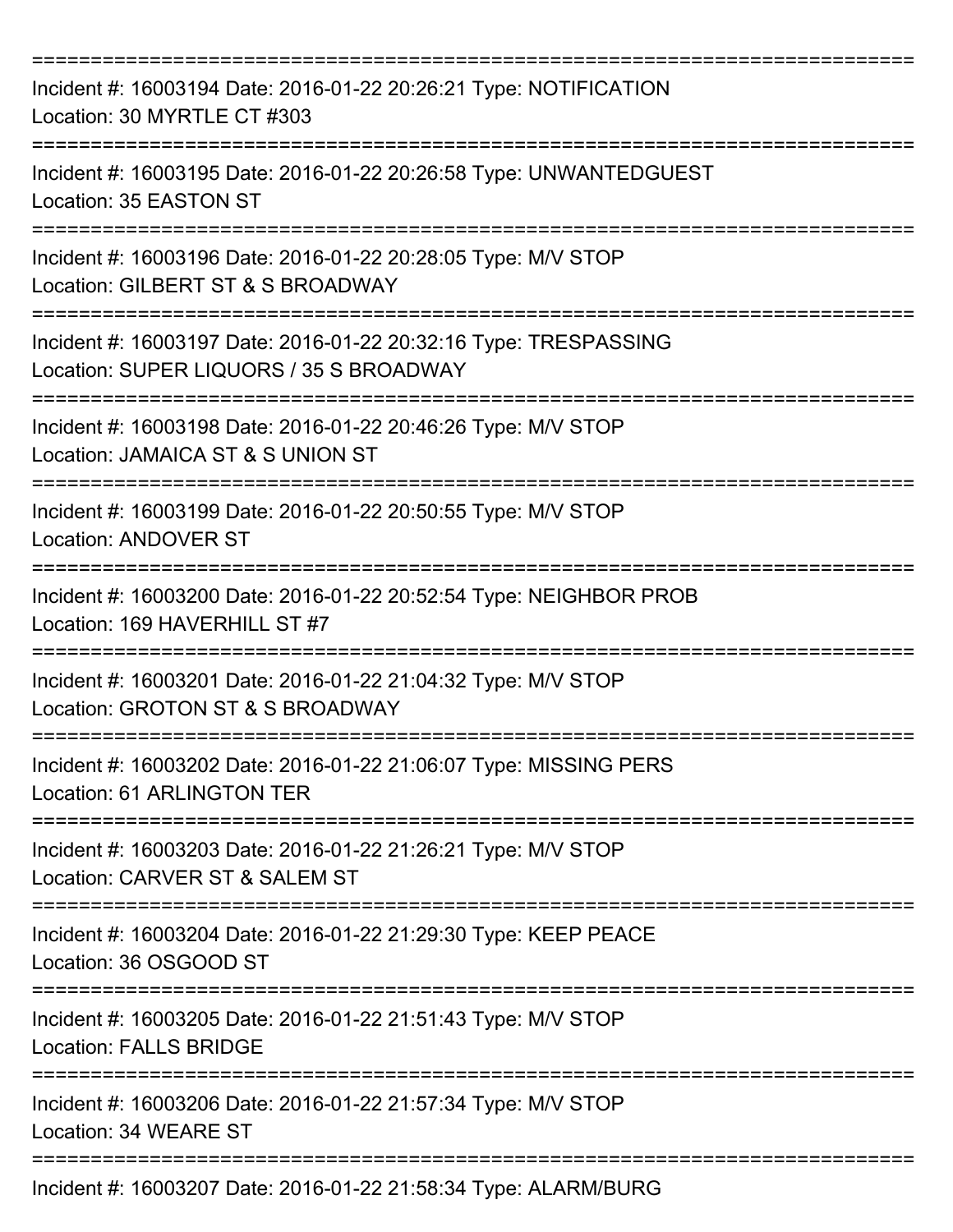| Incident #: 16003208 Date: 2016-01-22 22:08:02 Type: M/V STOP<br>Location: 234 ESSEX ST                          |
|------------------------------------------------------------------------------------------------------------------|
| ============<br>Incident #: 16003209 Date: 2016-01-22 22:10:27 Type: M/V STOP<br>Location: BROADWAY & CONCORD ST |
| Incident #: 16003210 Date: 2016-01-22 22:12:02 Type: NOISE ORD<br>Location: 305 PROSPECT ST FL 1                 |
| Incident #: 16003212 Date: 2016-01-22 22:12:29 Type: NEIGHBOR PROB<br>Location: 6 DIAMOND ST #6 FL 1             |
| Incident #: 16003211 Date: 2016-01-22 22:13:57 Type: M/V STOP<br>Location: 126 SALEM ST                          |
| Incident #: 16003213 Date: 2016-01-22 22:25:13 Type: SUS PERS/MV<br>Location: ANCHOR AUTO / 140 WEST ST          |
| Incident #: 16003214 Date: 2016-01-22 22:53:25 Type: M/V STOP<br>Location: BUTLER ST & WARREN ST                 |
| Incident #: 16003215 Date: 2016-01-22 22:56:11 Type: M/V STOP<br><b>Location: BROADWAY</b>                       |
| Incident #: 16003216 Date: 2016-01-22 23:11:38 Type: NOISE ORD<br>Location: 141 AMESBURY ST #308 FL 3            |
| Incident #: 16003217 Date: 2016-01-22 23:17:19 Type: FIRE/MV<br>Location: 104 OXFORD ST                          |
| Incident #: 16003218 Date: 2016-01-22 23:19:19 Type: NOISE ORD<br>Location: 48 SARATOGA ST #1 FL 1               |
| Incident #: 16003219 Date: 2016-01-22 23:19:55 Type: NOISE ORD<br>Location: 46 WARREN ST                         |
| Incident #: 16003220 Date: 2016-01-22 23:46:51 Type: CK WELL BEING<br>Location: 50 WASHINGTON ST                 |
| Incident #: 16003221 Date: 2016-01-22 23:47:42 Type: SUS PERS/MV                                                 |